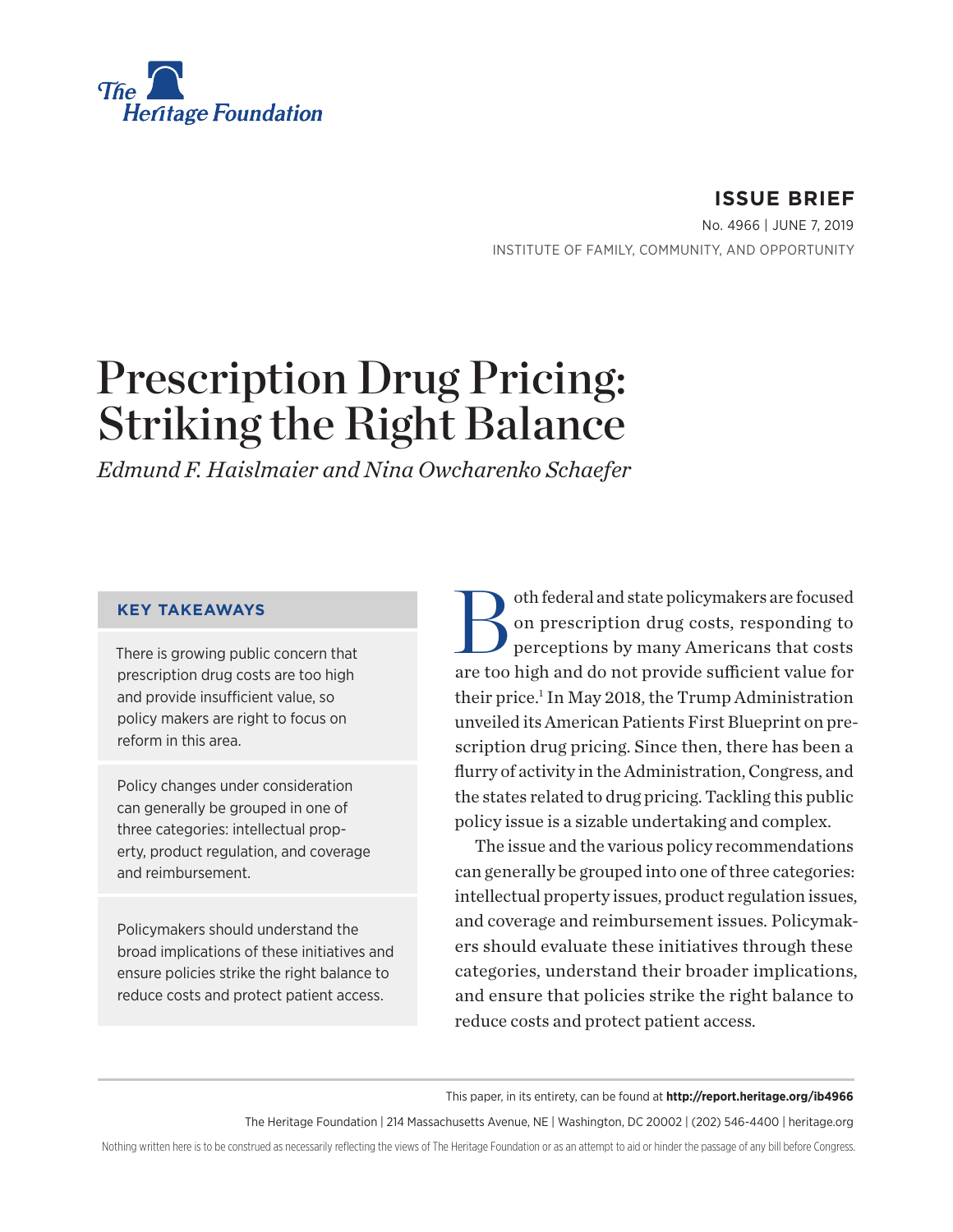### Administrative Action

On May 11, 2018, the Trump Administration released its American Patients First: The Trump Administration Blueprint to Lower Drug Prices and Reduce Out-of-Pocket Costs.<sup>2</sup> This Blueprint identifies four policy challenges and outlines a series of policy reforms to increase competition, to better negotiation, to put in place incentives for lower list prices, and to lower out-of-pocket costs. The Administration has focused primarily on leveraging its administrative authority to advance its agenda.

For example, the Administration took steps to speed up the availability of generics and biosimilar drugs, approved state experimentation with new payment models for prescription drugs in Medicaid, and revised tools to provide information on prescription drug spending trends and price increases in the Medicare and Medicaid programs.3 The Administration has also solicited input on several other policy changes, including changes to rebate rules in Medicare,<sup>4</sup> and finalized a rule requiring the inclusion of list prices in direct-to-consumer advertising.<sup>5</sup>

### Congressional Action

Congress has also been active on the topic of drug pricing. The Senate and the House of Representatives have held a number of hearings with testimony from key stakeholders. For example, in the Senate, the Health, Education, Labor, and Pensions Committee held a hearing on the Administration's prescription drug blueprint with U.S. Department of Health and Human Services Secretary Alex Azar, the Finance Committee held a series of hearings on drug pricing, and the Judiciary Committee held a hearing on intellectual property and prescription drugs. In the House of Representatives, hearings on prescription drugs were held in the Ways and Means Committee, the Energy and Commerce Committee, and the Oversight and Reform Committee.

Legislatively, Congress passed and President Trump signed into law two bills banning insurers from preventing pharmacists from sharing pricing information with patients.6 The House has recently taken action on advancing the Creating and Restoring Equal Access to Equivalent Samples (CREATES) Act of 2019, a bill that would stop the gaming used by brandname manufacturers to delay generic competition, as well as several other drug-related bills.7 In the Senate, committee leaders have indicated they will put forward drug-pricing legislation early this summer.<sup>8</sup>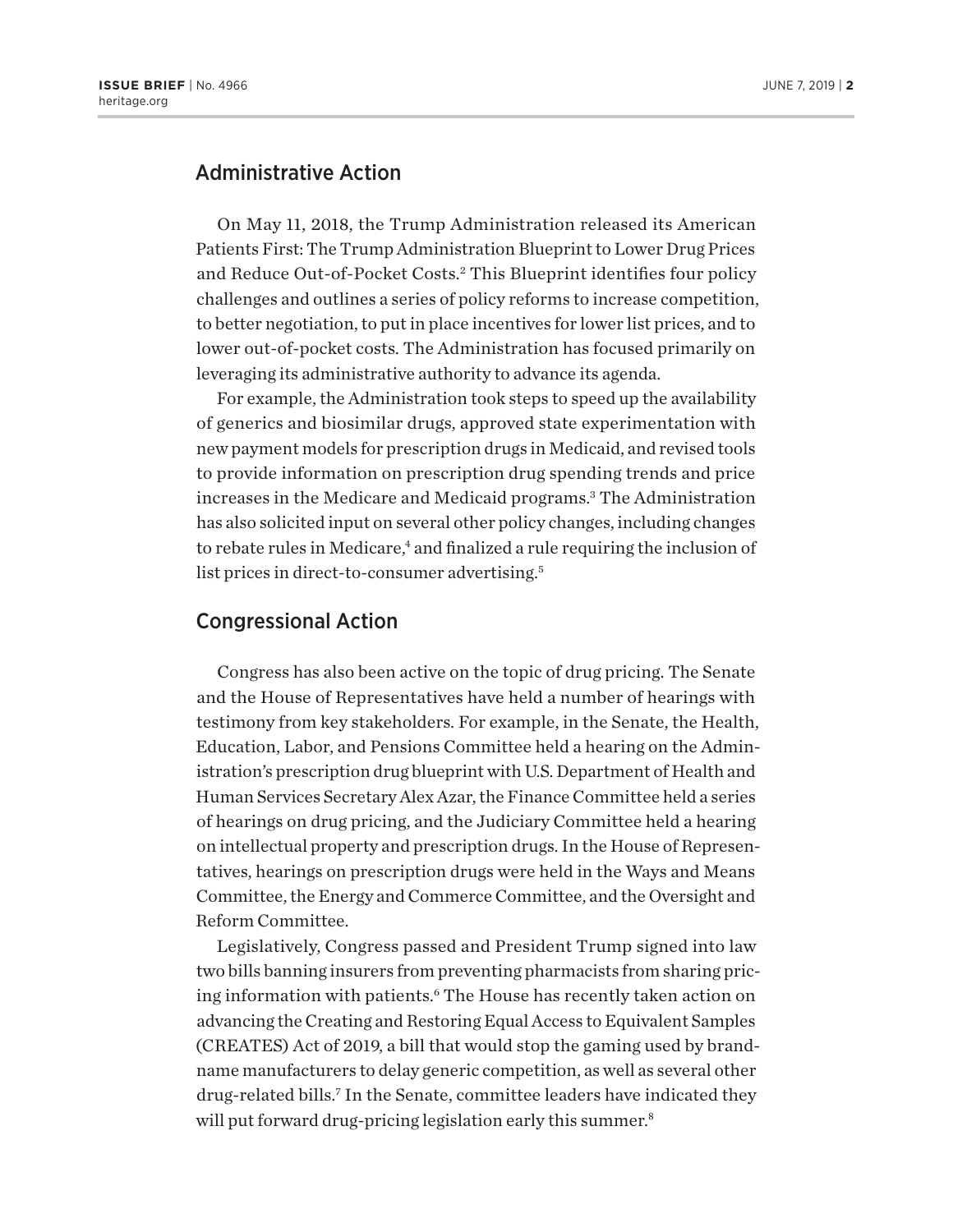## State Action

The states, too, have been active on the topic of drug pricing. States have considered a wide range of prescription drug legislation that impacts both private and public coverage, including policies related to benefits and access, pricing and payment, cost sharing, and transparency to name a few.<sup>9</sup>

#### Industry Action

From the industry side, both pharmaceutical manufacturers and prescription-benefit managers have testified before Congress and offered recommendations that likewise cover a broad range of policy areas.<sup>10</sup> In addition, there has been a rise in private-sector initiatives aimed at assisting consumers navigating these complex pricing arrangements.11

## Understanding the Key Policy Issues

While seemingly complex and sometimes disparate, the issues surrounding prescription drug pricing can generally be grouped into three basic categories: intellectual property issues, product regulation issues, and coverage and reimbursement issues.

Intellectual Property. This category consists of pricing issues that result from laws designed to recognize and protect intellectual property through mechanisms such as patents, copyrights, and trademarks. Central to intellectual property law is the concept of "exclusivity," meaning the legal recognition that, at least for some period of time, only the owner has the right to use or commercialize the property.

For pharmaceuticals, the two most important forms of intellectual property protections are patents and marketing approvals. It is important to keep in mind that, despite some interactions and functional similarities, drug patents and drug marketing approvals are actually separate processes, governed by different statutes, and administered by different agencies—the Patent and Trademark Office and the Food and Drug Administration (FDA), respectively and that the exclusivity granted by each operate in parallel, not sequentially.<sup>12</sup>

However, the public policy purpose behind both is the same. It is to encourage the development and diffusion of socially beneficial innovations. For lawmakers, the objective should be to strike a balance between providing sufficient incentives to encourage robust innovation and providing opportunities for others to eventually spread the benefits of innovation more widely through competitive production and pricing.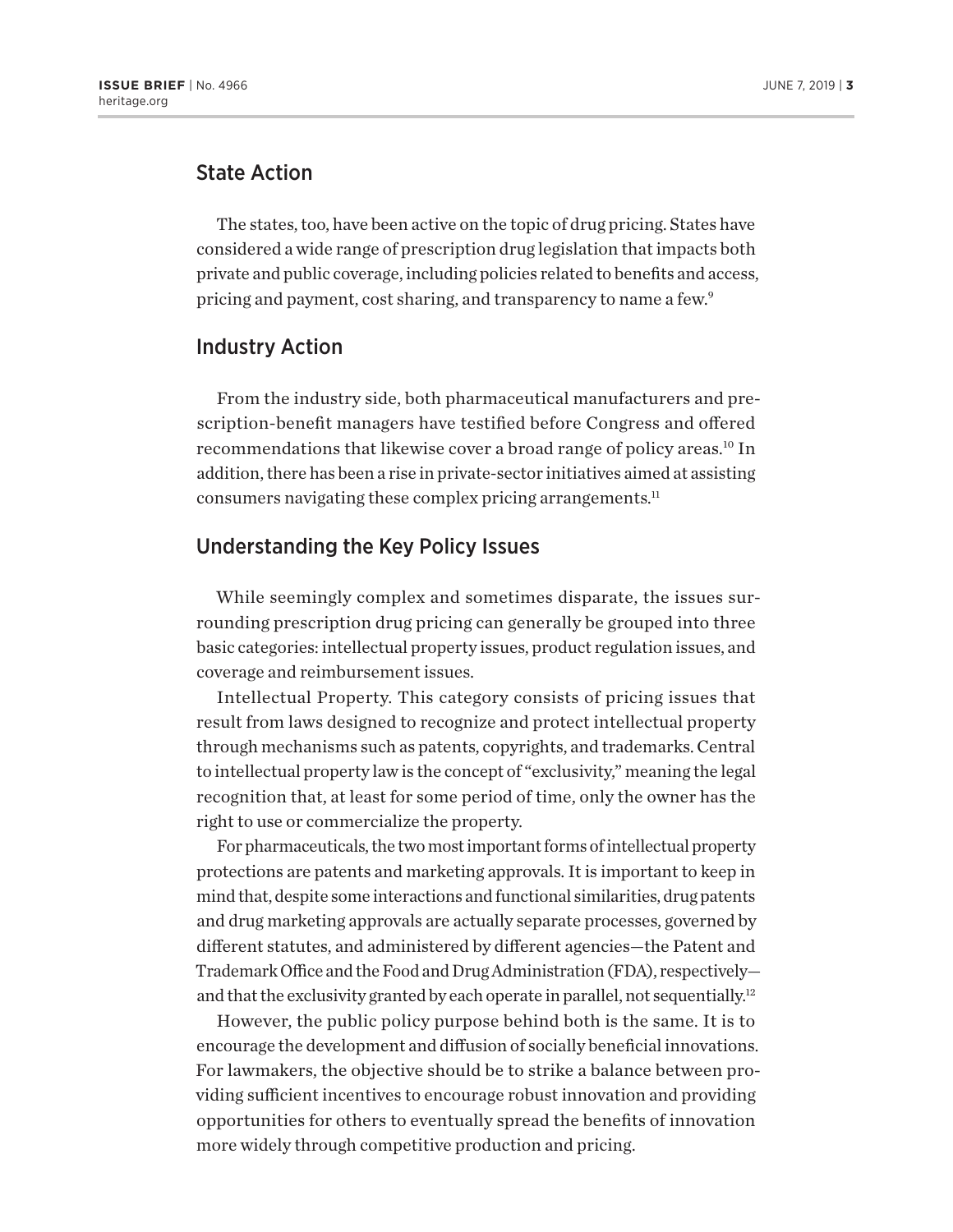That was the balance that the Hatch–Waxman Act of 1984 sought to achieve.13 On the one hand, to encourage investment in developing new treatments, the legislation included provisions that enabled innovators to project with greater certainty the expected period of market exclusivity for a novel drug if it obtained FDA approval. On the other hand, to diffuse the benefits of innovation more quickly, the legislation also included provisions that made it possible for competing producers to enter the market with generic versions as soon as the exclusivity attached to an innovative product expired.

Today, policymakers should reject proposals that would stifle innovation by making intellectual property protections less certain—such compulsory licensing laws that force owners to accept payments limited to amounts determined by a government entity, either by law or arbitration. However, policymakers should also guard against the law inadvertently permitting the unwarranted creation or extension of exclusivity.

For instance, in 2006 the FDA launched an initiative to apply current standards to drugs approved prior to the 1962 amendments to the Food, Drug and Cosmetic Act. The result was that a number of older, cheaper generic drugs suddenly became much more expensive.14 This occurred because the FDA's initiative treated them as "new" drugs, which meant that first applicant to demonstrate to the FDA that the drug was safe and effective automatically received a period of market exclusivity, during which the FDA could not approve any competing generic versions. The far better approach would have been for Congress to instead appropriate funding for studies of the drugs. That would have gotten the FDA the data it wanted without triggering shortages and price hikes.

Similar issues have arisen around the appropriateness of some industry practices that have the effect of extending exclusivity—thus delaying generic competition. Policymakers should therefore ensure that the system does not permit companies from getting unwarranted additional exclusivity.15

Product Regulation. The second category consists of drug-pricing issues that arise as a byproduct of the laws and regulations governing the manufacture, marketing, distribution, and sale of the pharmaceutical products themselves. To preserve public health and safety, prescription drugs are subject to a range of detailed regulations. Indeed, the FDA's authority to decide whether a drug is sufficiently safe and effective to be marketed as a treatment for one or more specific conditions is just the best known of a number of regulatory responsibilities that Congress has given the agency.

The FDA also regulates the ingredients, factories, production lines, and processes used to make drugs to ensure that drugs are free of any harmful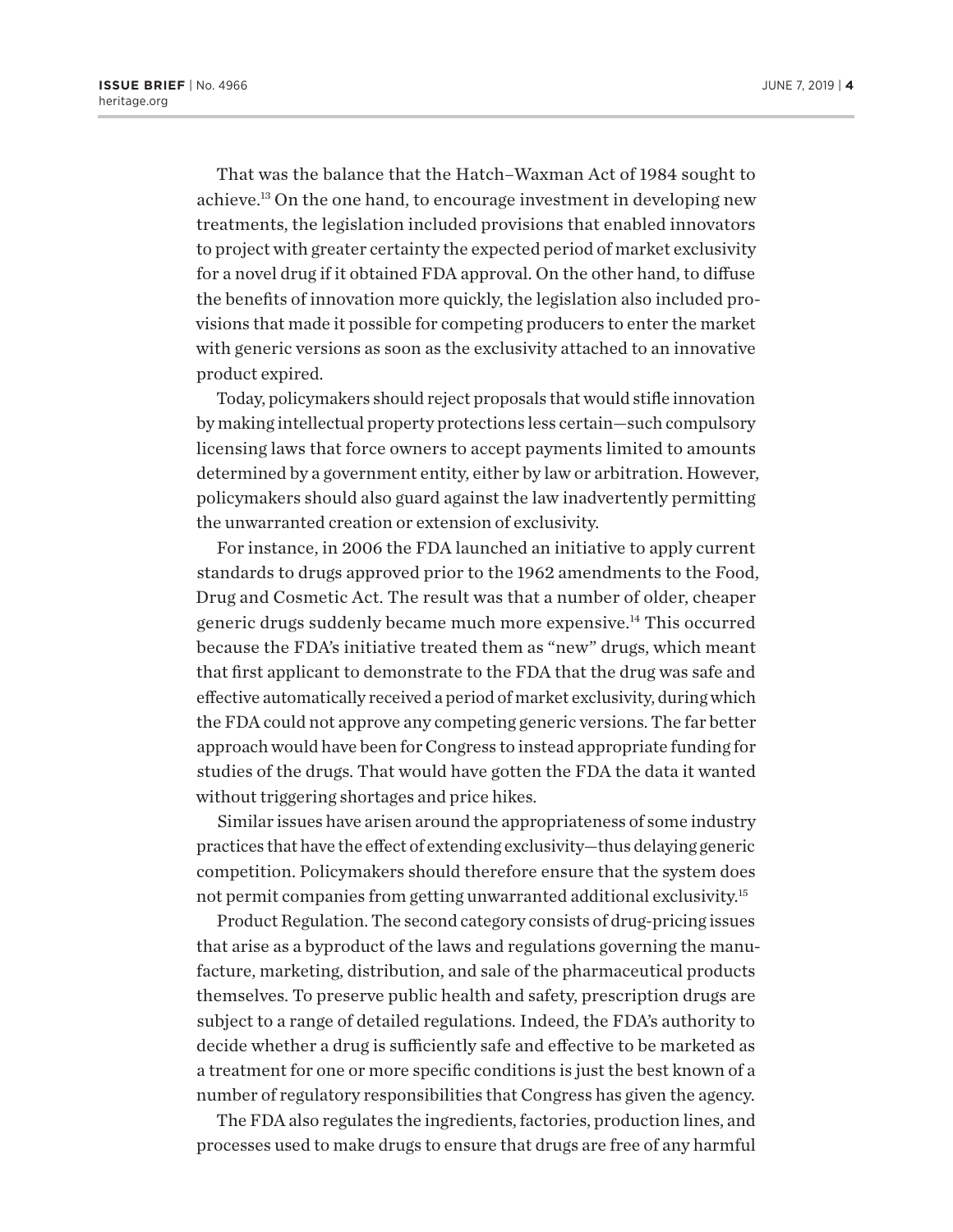ingredients or contaminants and that they work as intended. Furthermore, the FDA regulates the drug supply chain so as to ensure, among other things, that drugs are not counterfeit, have not been altered or tampered with since leaving the factory, and have not lost potency through improper handling or storage.

However, some FDA regulatory actions can have the side effect of limiting the supply of a drug—resulting in price increases. Key examples include abruptly changing manufacturing standards, or inaction, such as delays in approving applications for new generic versions of a drug or applications to modify a drug already in production.

Lawmakers addressing issues in this category should first determine the extent to which regulatory or internal process changes at the FDA can solve the identified problem versus where it is necessary for Congress to change the statute. For instance, in the 2012 and 2017 legislation reauthorizing FDA user fees, Congress included provisions designed to increase the availability of cheaper generic drugs.16 Yet just as important was that FDA leadership also prioritized that goal and implemented regulatory and process changes to achieve it. $17$ 

Coverage and Reimbursement. This category includes issues related to how drugs are covered and reimbursed by public programs and private health plans. For this category, in most cases, the issue is less with the price charged by the drug manufacturer and more about what the patient is charged when he or she picks up the prescription. That distinction is relevant to identifying both problems and potential solutions.

For instance, sometimes the price of a generic drug is less than the applicable plan's co-pay. Plans have been criticized for collecting the higher co-pay and contractually preventing pharmacists from telling enrollees that they can pay less if they purchase the drugs without using their insurance. Here the issue is not the price of the drug itself but what the *patient* is being charged, which is a function of plan design. Specifically, this issue occurs in plans that use fixed-dollar co-pays but not in plans that apply only deductibles or co-insurance. As previously noted, Congress and the Administration took action earlier this year, but further review of contract rules in the private and public sector might be necessary.

In general, both public and private plans exhibit fewer enrollee cost-sharing issues when their coverage designs treat drugs much the same as other medical services. In the private sector, coverage designs have evolved, and continue to evolve, in response to changing conditions. Indeed, private plans began integrating drug coverage with other benefits years ago as doctors used more new drugs as first-line therapies for more medical conditions.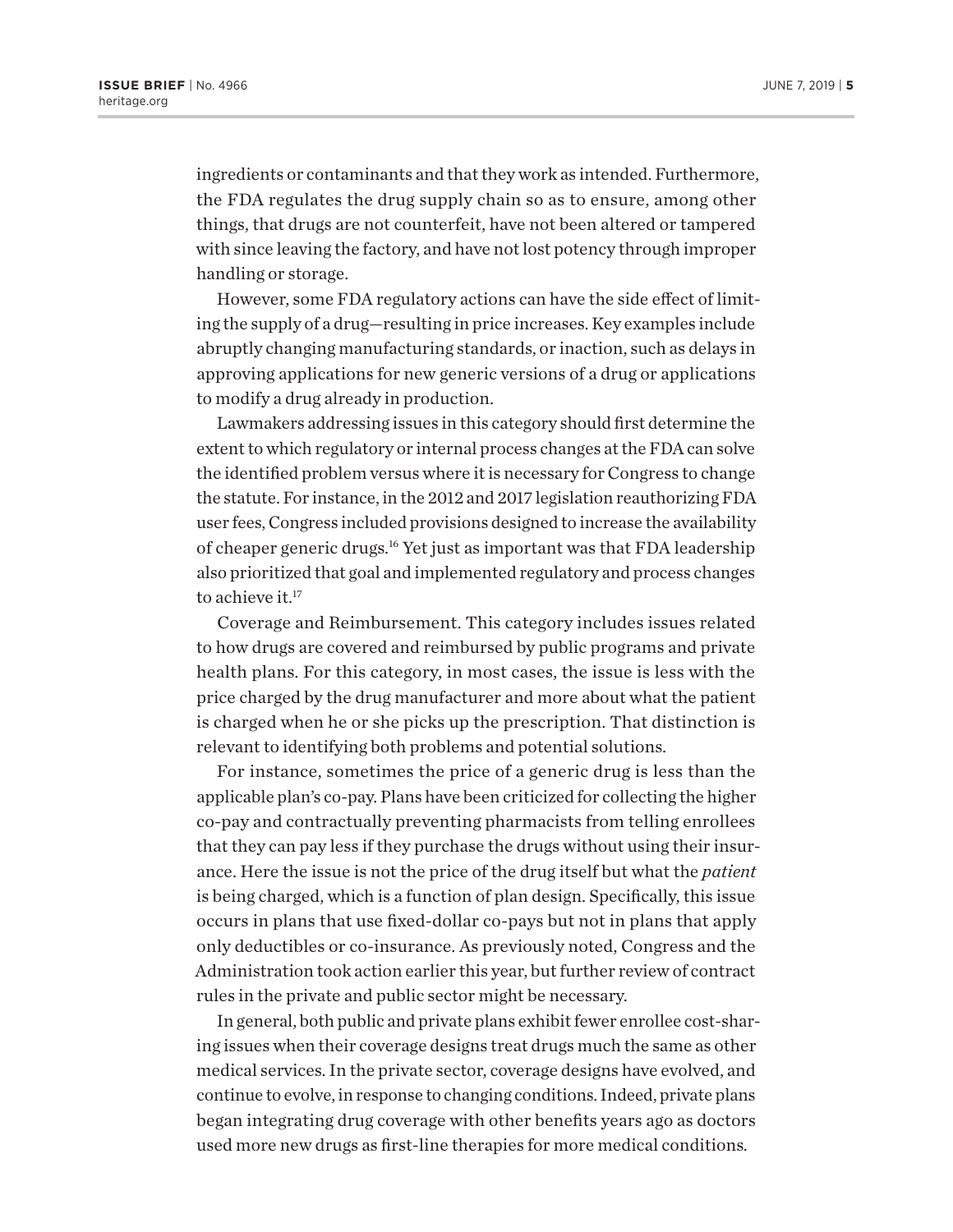Government-administered coverage lacks such flexibility because significant changes can only be made through formal legislative or regulatory processes. However, by organizing public programs around the concept of premium support, lawmakers can leverage the private sector's processes of continuous improvement and adaptation for the benefit of public program enrollees. For instance, enrollees in Medicare Advantage plans, in which drug coverage is integrated with other plan benefits, are more protected from incurring high out-of-pocket drug costs than enrollees in standalone Medicare Part D plans.

When it comes to this set of drug cost issues, lawmakers should focus on addressing the underlying problems in public programs rather than layering additional administrative and regulatory schemes (such as international reference pricing) on to the programs. A better place to start would be to provide greater flexibility in plan designs for Medicare Part D and Medicare Advantage and to consolidate Medicare's fragmented design into a more integrated benefit model that uses private-sector negotiation to determine market prices—rather than government price-setting.18

Policymakers should also identify if there are any statutory or regulatory barriers that block private industry from responding to changing consumer demand and adapting to new market conditions.

#### Striking the Right Balance

Activity on prescription drug pricing has gained momentum at the Administration level, the Congressional level, and the state level. Policymakers should consider reform proposals not only through the lens of prescription drug policy but also in the context of the larger policy issues and their broader implications to ensure the policy decisions strike the right balance to bring down the cost—while preserving patient access to prescription drugs.

**Edmund F. Haislmaier** is Preston A. Wells, Jr. Senior Research Fellow in Domestic Policy Studies, of the Institute of Family, Community, and Opportunity, at The Heritage Foundation. Nina Owcharenko Schaefer is Senior Research Fellow in Domestic Policy Studies.